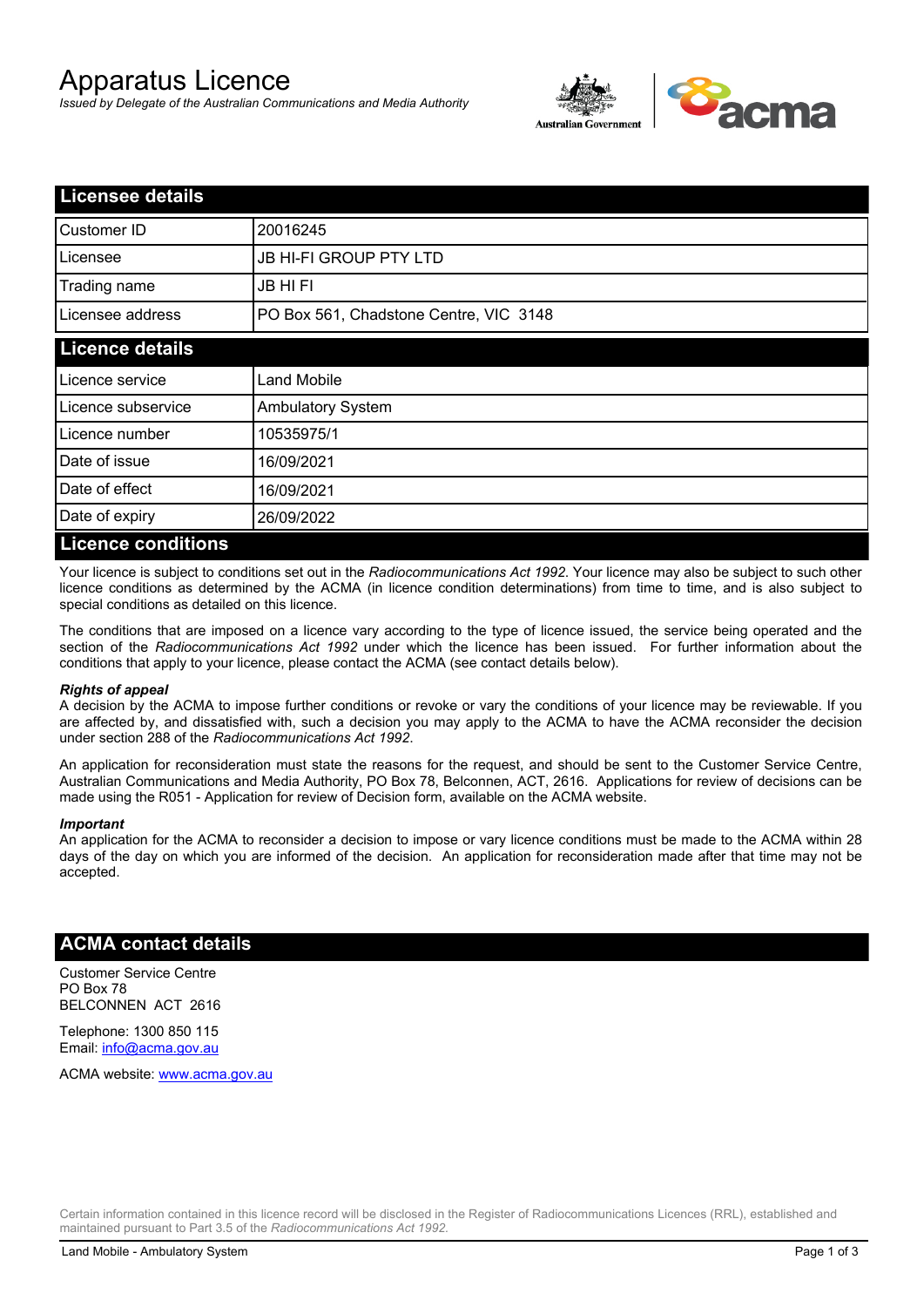# **Advisory Notes applying to licence no.: 10535975/1**

Conditions applicable to the operation of Ambulatory System station(s) authorised under this licence can be found in the Radiocommunications Licence Conditions (Apparatus Licence) Determination and the Radiocommunications Licence Conditions (Land Mobile Licence) Determination. Copies of these determinations are available from the ACMA and from the ACMA home page (www.acma.gov.au).